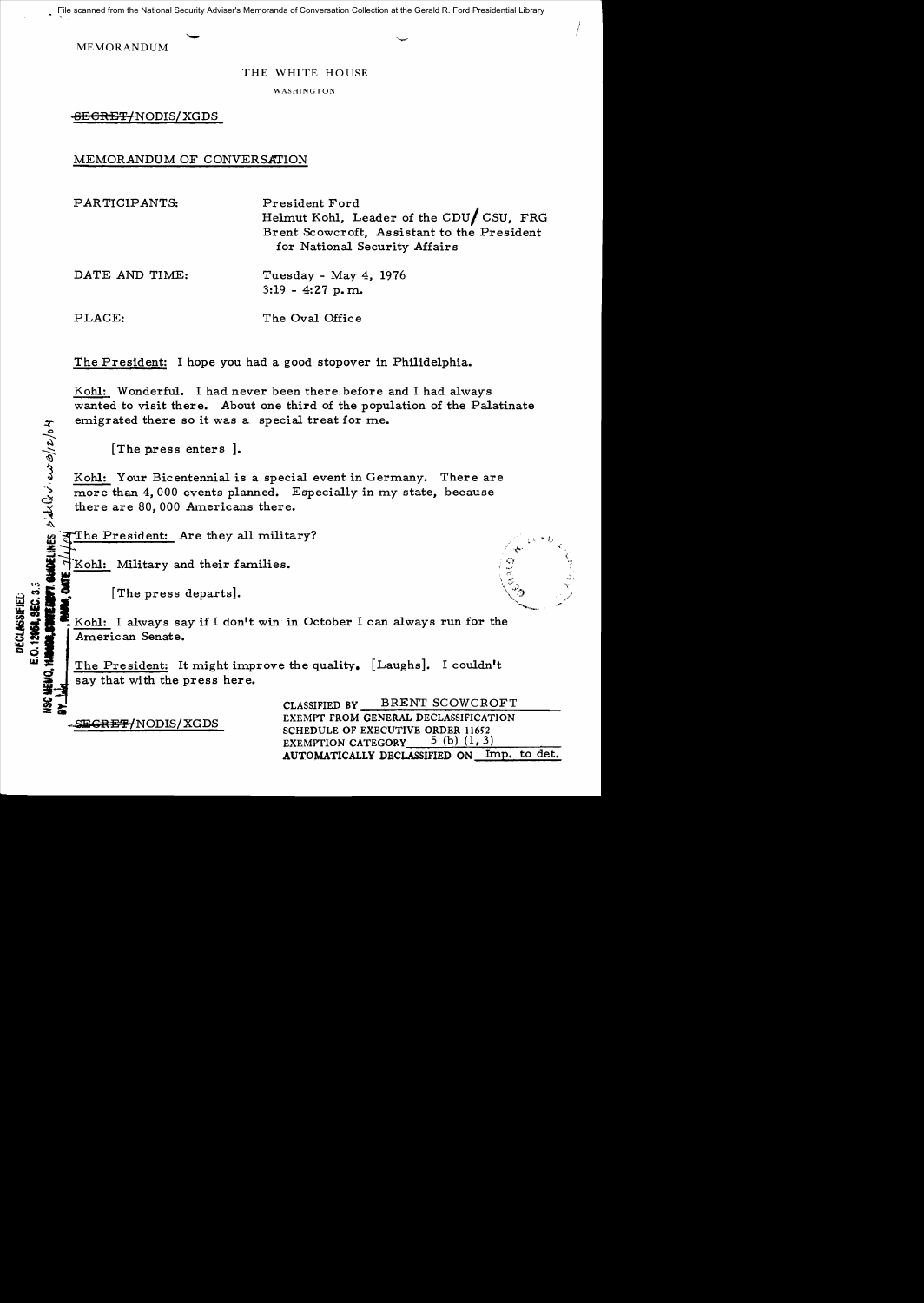## -SiS ea!'%'INODIS/ XG DS -2

Kohl: There never has been a time when relations between our countries have been so good. I am proud to say also that this is not a point of contention between our parties. There are nuances, of course~ My party is that of Adenauer and in formulating our platform we used about the same phraseology as in that time.

The President: I think within our parties here you would find the same with respect to Germany and NATO. There is no real difference at all. I made my first visit to Germany with William Westmoreland. We visited mostly military installations. Then in the late  $50's$  I was there with an IPU group and we watched your election. The polling place we saw was in a beer hall -- so it is different from our custom, where alcohol is forbidden.

Kohl: I think our election campaign will be a strong one. It will be a close race, the closest ever. Five months from today we will know.

The Presjdent: We now are going through the primary process. There is quite a number this month and there will be more in early June.

### Kohl: It is a torture.

It is my earnest hope Mr. President, that you will come through. The last time I met you, you were Vice President. I gave a press conference then and said you were the next President of the United States. I was right then and I will be right now.

We have a big question on two areas -- Africa after Angola is one. It is no longer colonialism. The position of the United States is of great importance. For people like myself, who were pro-American, it is impossible to know America's clear position.

The President: As you know, I took a very strong position on Angola. Unfortunately, the Congress would not support me and, as you know, with the support of Cuba and the Soviet Union, the MPLA won. I thought that a great tragedy. Henry is in Africa now. We are making a major effort to tell Africa we believe in self determination, majority rule, with minority rights, and an Africa free from outside domination, from whatever source. We, in the Rhodesian situation, have been sympathetic to the British plan which is a phased transfer over two years following an agreement, with guarantee of minority rights.

 $-$ SECRET/NODIS/XGDS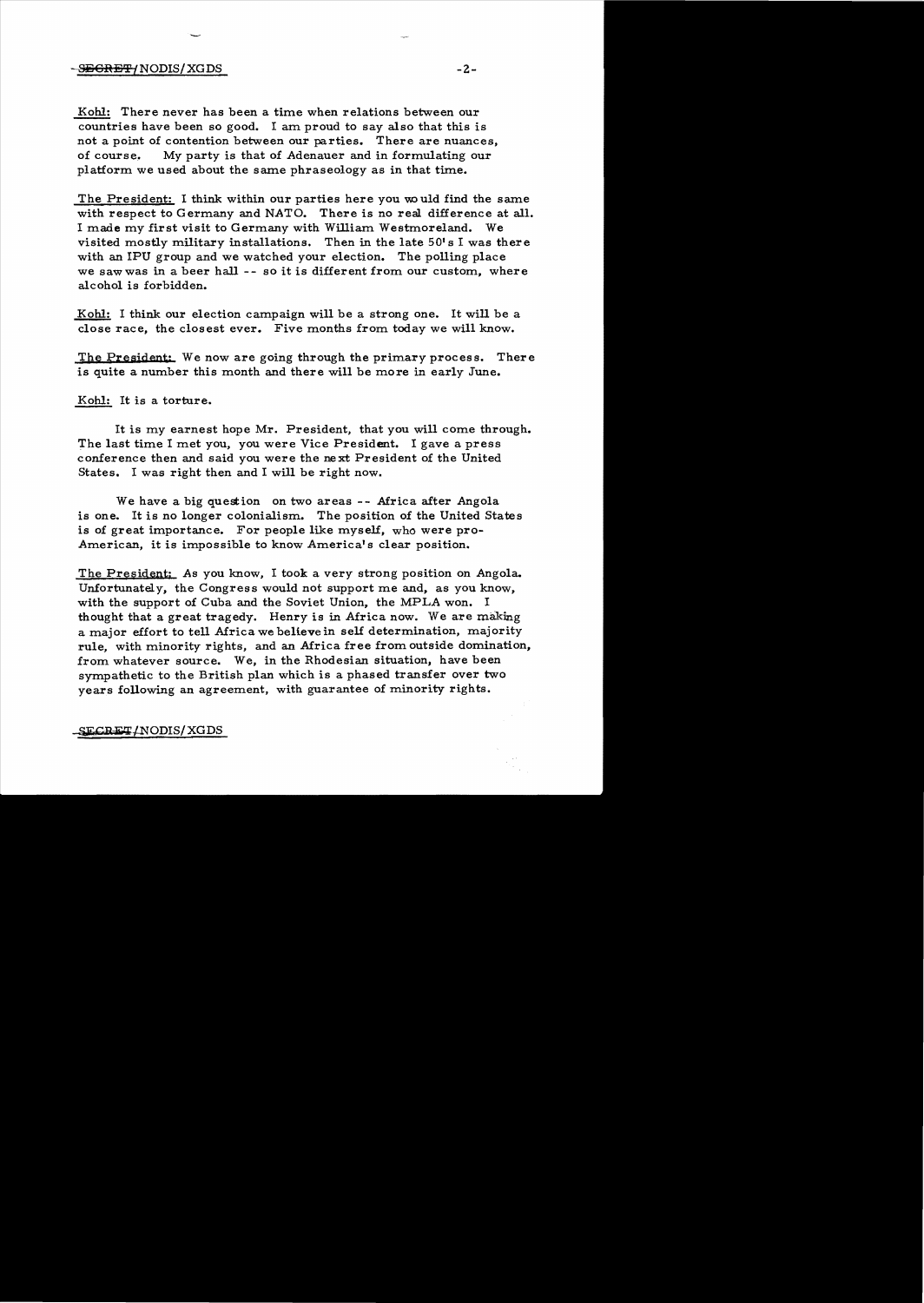# -3 - S<del>ECRETA</del>/NODIS/XGDS -3

Kohl: You expect this can all be done in a controlled way, in a foreseeable period of time?

President: I hope so, but perhaps I am too optimistic. But if it doesn't, I am afraid a more difficult situation will develop.

Kohl: Yes, a more negative development would be very bad for us. For us, the right of self-determination would have to be guaranteed for the minority as well, and set down. We also see a great difference between Rhode sia and South Africa. There was a strong emigration from the old Reich into these areas and we are therefore very interested.

Developments in Southern Europe are also of concern. *A* s you know, we are about to form a European parliament. Among the European Christian Democratic parties, we are the strongest. We have now formed a European ChristianDemocratic party. We are pleased, but didn't want to do this ourselves because of our strength.

We have a problem with our Italian colleagues. On the "historic compromise" we can't compromise. That is a difficult problem with us with our Italian friends. We are also concerned about Spain.

For us, it is comfortable to say that the Communists and neo-Fascists between them will not have over 5 percent. So long as the Wall exists and families are split, Communism has no chance. Therefore we take a very firm stand on Communists in the government. There is a question about allowing Communists in the police. I say no and would even with a Communist Minister of Interior.

In France, it is different. They have always had a strong Communist party, and their capital isn't split. They don't have our fears. The Communist party in Germany gets substantial funds from East Germany.

President: As I am sure you have read, Henry and I have taken a strong stand about Communists in the government. It would raise several problems with NATO in planning, etc. It would create problems here with the American people. NATO is for us a barrier to Communism in Europe. If a NATO member had Communists in the government it would raise a fundamental question in the minds of the people about the purpose of the alliance.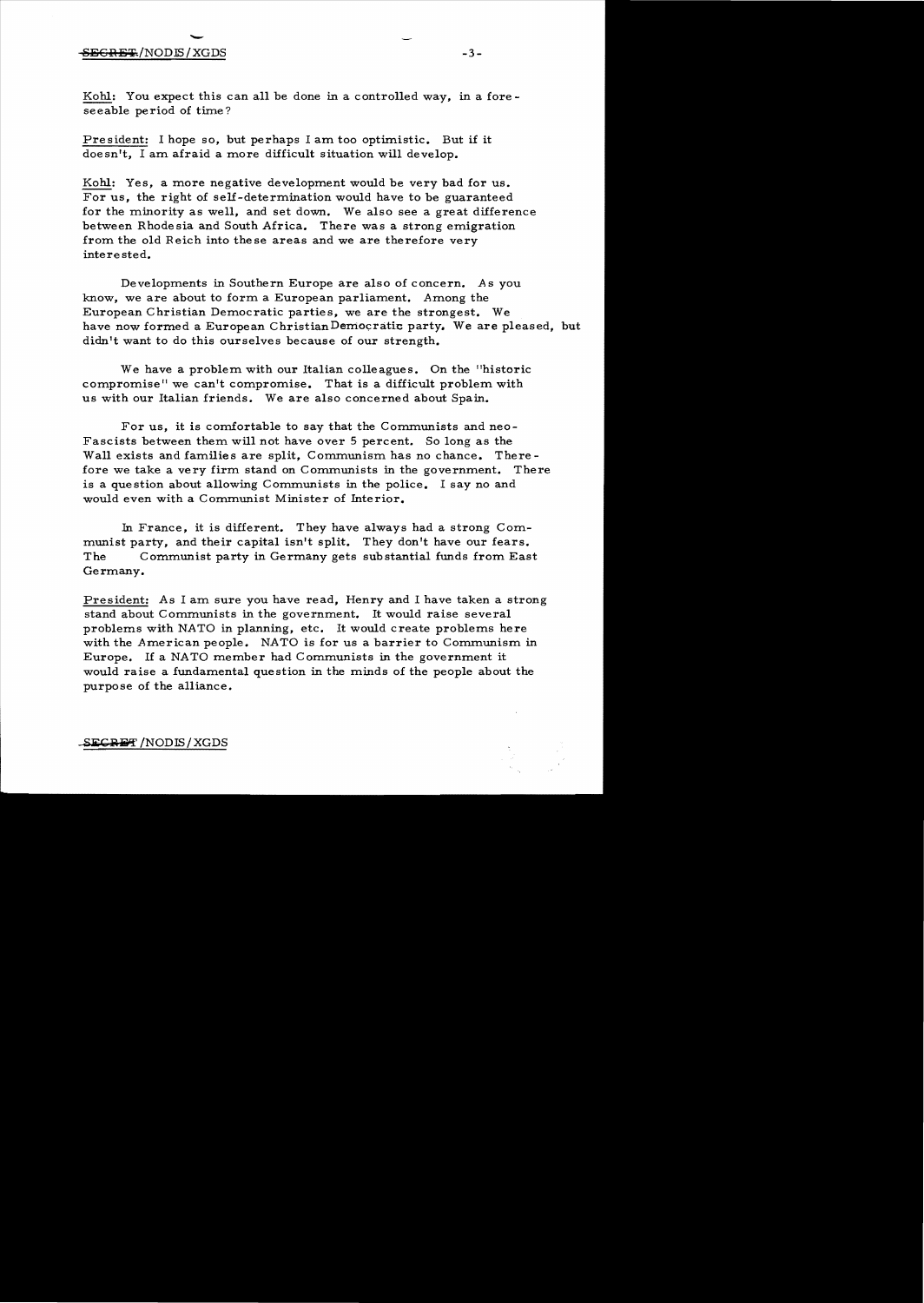#### $\overline{ABGREF}/\text{NODIS}/\text{XGDS}$   $-4$  -

Kohl: It would be the same with us Germans. We are about to underline more strongly that NATO is more than a military alliance; it is an alliance of ideas and must have unity on these philosophic concepts. If there are Communists in government, it would be difficult to explain to our young the purposes of NATO with Communists in it. I think it is also happening here that the younger generation is going back to philosophical principles, withdrawing from ideology. They want not just day-to-day politics -- people are now asking what is the sense of things. Many of the older generation maintain the habits of the Nazi regime. Nationalism was degraded for the old - - but the young have some of that. This is why the young people feel the way they do about Israel. As I told Sadat, it is not anti-Arab, it is just a pro-Israeli sentiment.

The Communists in East Germany have drawn a direct line from Frederick the Great to the present regime. They have adopted history and distorted it to support their purposes. Therefore I am a passionate advocate of continuing this with a campaign for a Western European Union. It is important that in this regard the clocks don't go at the same rate as ours in France.

President: We are very concerned about Southern Europe, though we are pleased about developments in Portugal. We are hopeful that the new government in Spain can move enough to create a substance of movement and gain the acceptance of Europe. We think Spain can make a contribution to Europe and to NATO.

Kohl: Do you think there will be movement in SALT and MBFR?

President: On SALT, the issues are being narrowed. There are still issues but we think the Soviet Union is trying to make progress, too, but the situation in this country has meant things have undoubtedly slowed down. The basic problems are handling the new Soviet aircraft where there is dispute over its capability. The other is the cruise missile in all its aspects. These are very difficult points which are hard to put together. I believd it is in everyone's benefit for us to find an answer. On MBFR, the new option we think should be pushed, but we don't see any way to make quick progress. At the same time, there ought to be a way to reconcile the different positions.

Kohl: Permit me a quick question. Would this be an issue between you and Carter?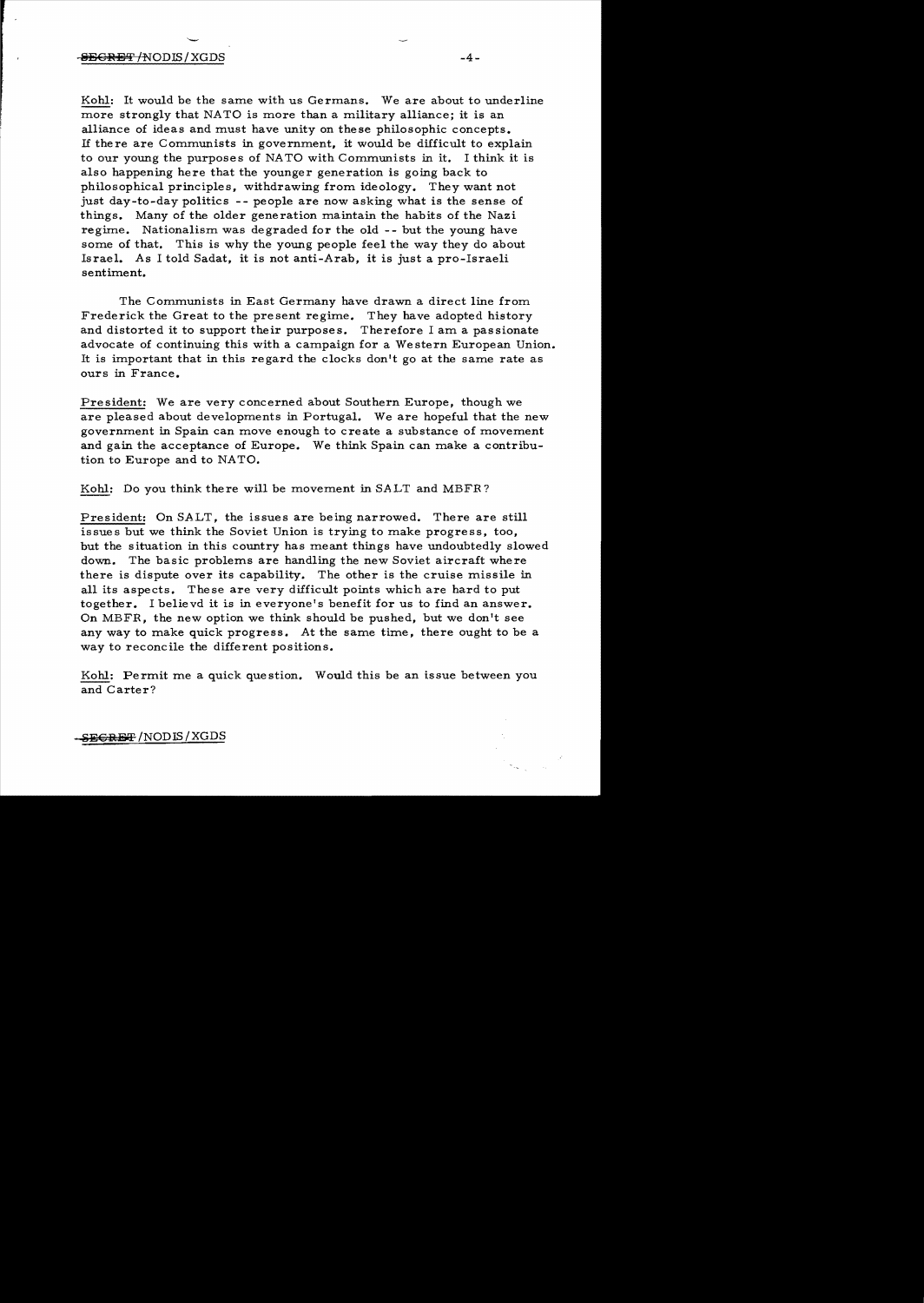# SEGRET/NODIS/XGDS -5

President: I don't really know where he stands on MBFR or even what he thinks about SALT II. He has been very general and cagey about his views.

Kohl: Yes, but if he faces you he would have to say what he thinks.

President: My guess is he would support the SALT talks and probably also negotiations on MBFR and wish a conclusion in both cases.

Kohl: Will detente be an issue?

President: Not between Carter and myself. It's not like Reagan. One thing which does bother me about Carter is he does say we can cut \$5 -10 billion from military forces.

Kohl: I am in a strange position. I am always in a position when I say this is one area where we can't save any money.

President: That is a paradox for me. I have always been a hawk on defense, yet Reagan is trying to portray me just the opposite. It is really ridiculous.

Kohl: It is interesting that there is a strong current in the U. S. which says yes to strong defense.

President: Yes. And the Congress will approve my defense budget, the largest we've ever had in peacetime.

Kohl: Why is that? Is it pressure on the Congress, or their own view?

President: We have made a direct appeal to them. Also there is an upswelling of popular support which has had an impact.

Kohl: The Bundeswehr has never been rejected, though. At the end of the 60's there were some attacks. Now everyone says it is essential. I don't think anyone can be popular in Germany advocating cuts in foreign policy.

President: Carter might campaign for some defense cuts -- not large ones. Just the reverse of what I am running into now.

Kohl: Will the economic recovery playa role?

SECRET/NODIS/XGDS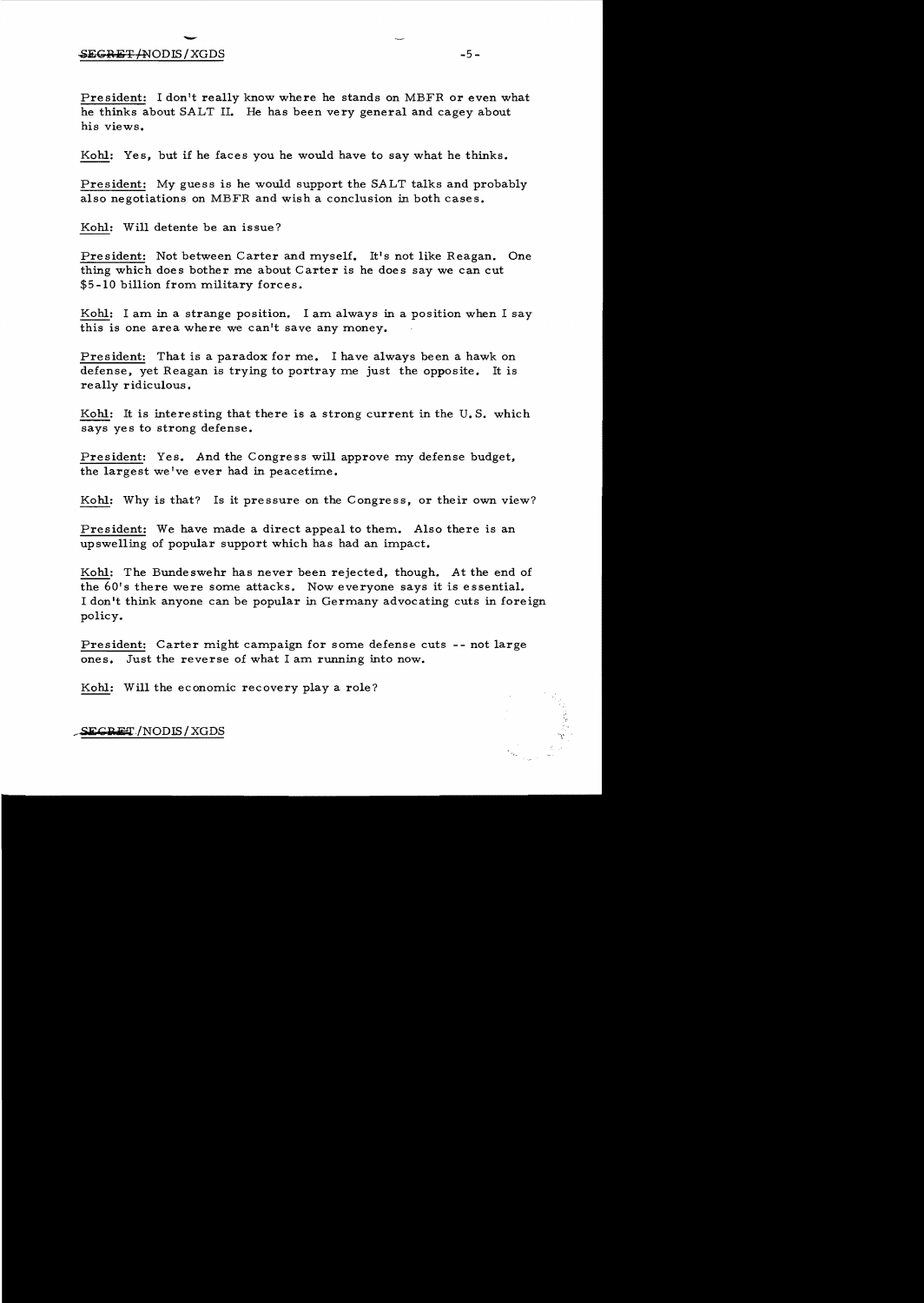# $\overline{\phantom{a}}$ SECRET /NODIS / XGDS

 $\frac{1}{2}$  in

President: The economy is coming along so well I don't see how anyone can make an issue of it.

Kohl: I had the impression Meany thinks unemployment is an issue.

President: Yes, and it's too high. But inflation is of greater concern to the American people.

Kohl: What will the unions do in the election? Meany wouldn't say.

President: They would support Humphrey. Carter would get some, but so would we.

Kohl: Meany said he had an opinion but he wouldn't give it. I feel he is not sympathetic to Carter.

That is one of my big problems. The unions really go strongly to the SPD. But they have recently given strong indications of their power, and it hasn't made them popular.

President: Our union leaders can't deliver their men.

Kohl: The same with us.



SEGRET / NODIS / XGDS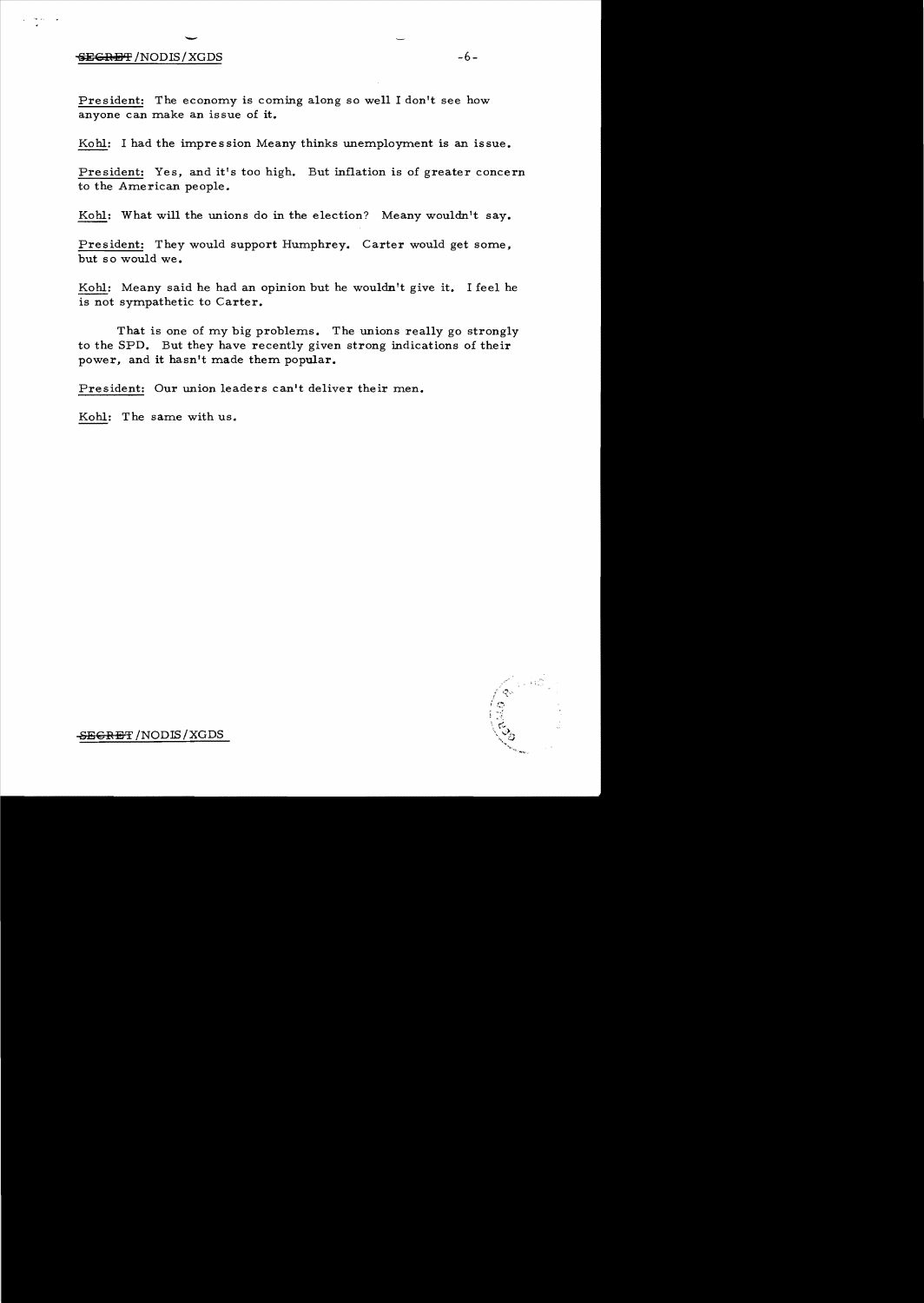Ja theybre Den servator de interpretar etants et P d'age que bala parl étgens en Phêtre. K cerridispul. I broad mener him three bypse \* I selamy cranted to. Clock 1/3 of c ppulotin of Malutimes empital the set ins Kein-L'Epouse bree termidin a speriel mont in Germany. There are there There 4000 white plomined. Esq. in my state, became true an sorro Chro there P. are they all making. K military Flan families Presont. K I almonge son g del nut en in Oct dem always num for a Chan-Servate P. St myst imprises a quotitez. Changles laveletint 1-That us/c pres twee. K There meet has been a trin when intothing but and committed down them so grand- Jours pour le treuz abobthoritie parties Terre on manus d'une In porty is that of admirare in fourthly phronocentary as in that there Sterrenk with some one parties has exper-Formall family contained della respect to Grand ANATO. Le real dij et au. der and un 1et visit à les us/ an motallations, The in late 500 & way this wo an IPU prompt we E.O. 12056, SEC. 3.5

NSC MEMO, 11/24/08, STATE DEPT. CUIDELINES, state levies 3/12/04<br>BY Lucy MARA. DATE  $1/\sqrt{p}$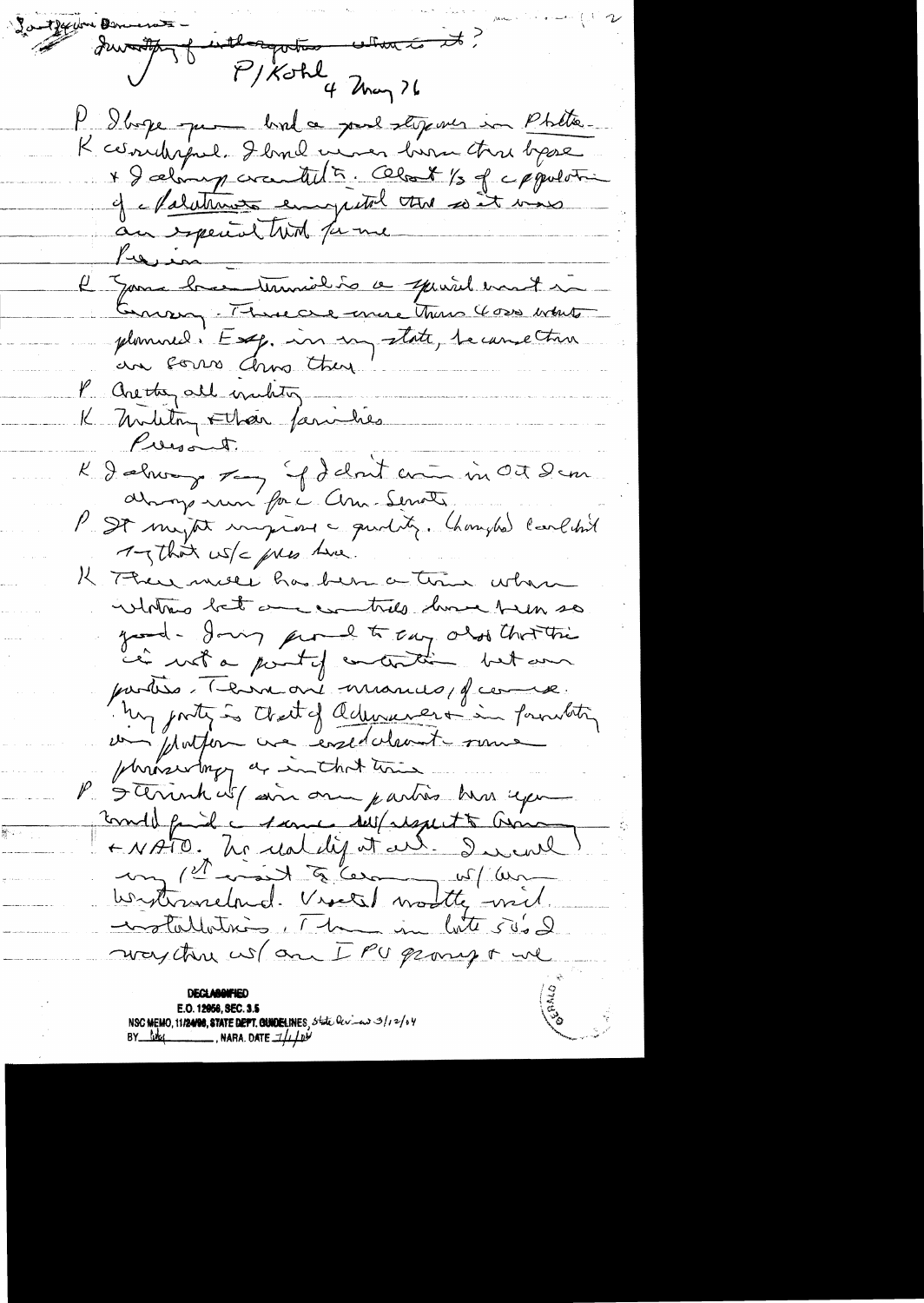workhed you thatin The fulling place un sont circuin a been hall - so dij pour om cratour, where approved plantilon K I think are electric company will be a strong our. It will be a clear race, the cheesterment mas from taking me will know P Yes now quing them priming process. Hunt i under this month a errore in early Ime < st is to tome. It is my emmest bye an P that you will emine them. And this denot you James UP. I James force and This tonil you are with Pf SS. I was regist Ann a quais la regist again. option composés is me. It is no lunger noterrolling com temperation que US is J prent impartement. En people like imperient. To en anti-com, it is ving. to have an's Changeston P. Og zon Amer Italk any stay partir on Congola. Compostmentation, a large condet met of pperterne of as you have, w/c signed of Corbot S.O. MPhA was gart Unit a quint tregely. K is in aprim more bien au helion.<br>In par de la grand au helion.<br>Ingate + an aprim file from artsville.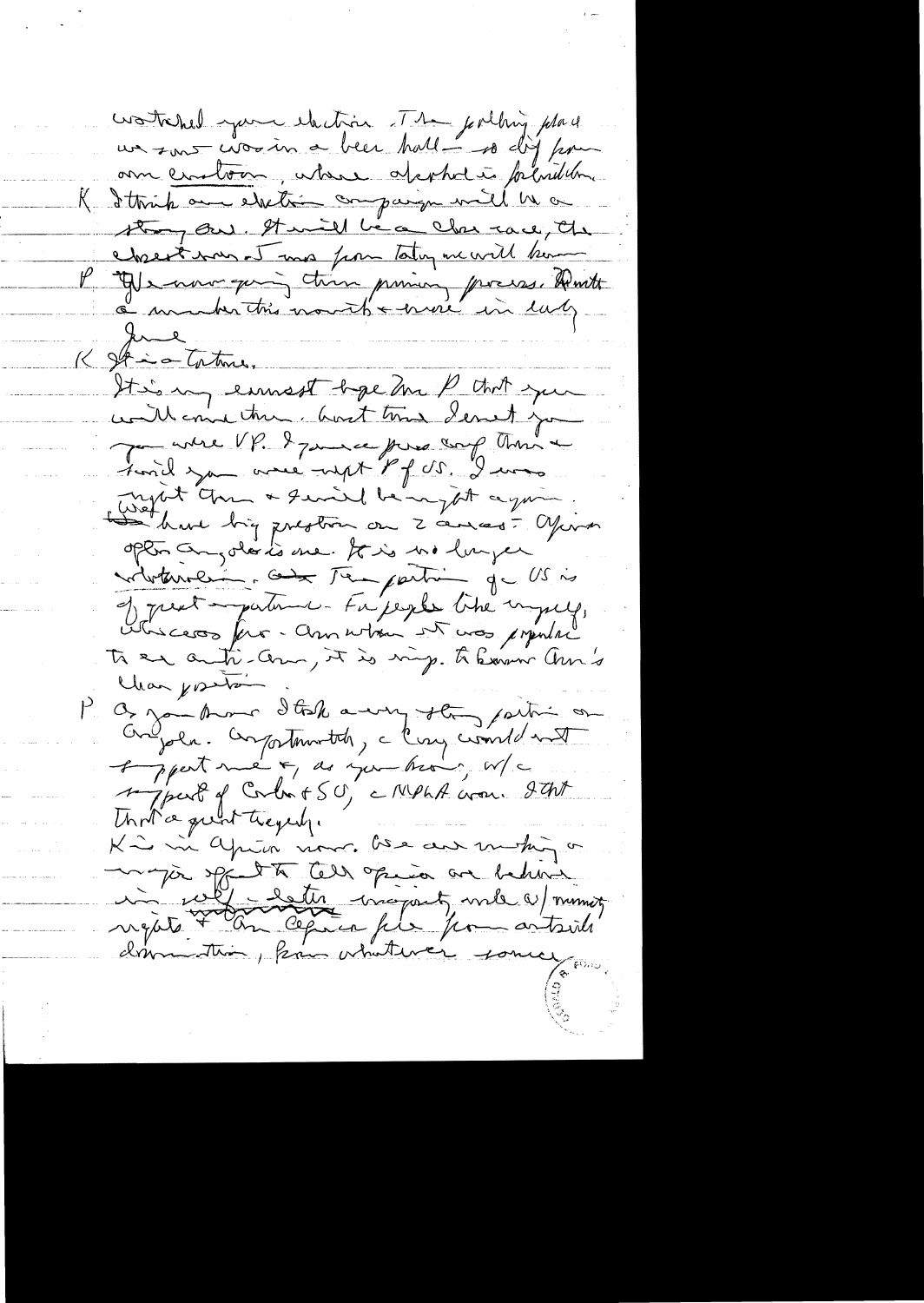We, in a Rhodrain vit, home been syng.<br>It Be plom which is a phoed transfer seen Z<br>and forming an agreement, w/ quarentet of museum in the. K joursport this complete done in a controller, de à presente person et trie<br>It per so, bit perhops d'un tous optrinister tot Ulip K Yes, a correr ereg - dhyant would be very balpros: Frag, a nynt freez deter wealthat the given. Pe - minute or unil, & set donc. We also see a quot dig son Rhochain & SA, Then was a story engerties for cold Rich with there away + current - why where ht. Dhypotomen S, Em aniales of versen. Or you from and about about to four a Em pution. Avong Em C.D. partes, or E m C O party. We pleased, but delink want to de this aircrafting branse form Haryth. We have just whom Station collegios. On Montrie Compromer un cont conquerise Motion di, port W/www strim prode We use des Commaddet # Spain, 4 v2 mg it is competition to ray that a Count in mes-So long as a would prote + possible and split mon hos as chance. I'm tak a bany form stand on brust in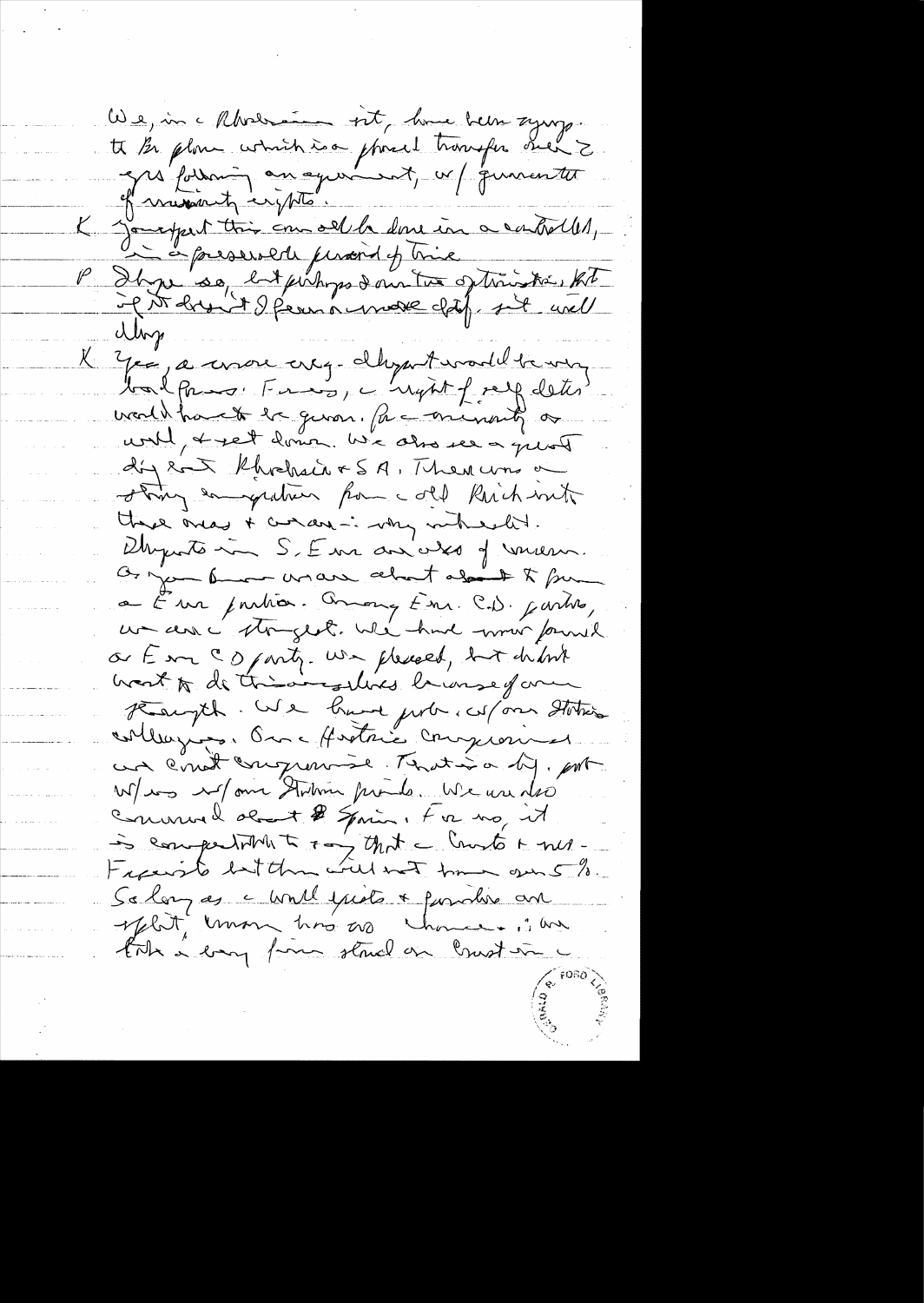spirit unity

goot, Then is a function about allowing build m = pohie. 20 m no + unul en i/a Ongt Mireth ftitues.<br>In France, it is of Thy hue obre had they cont punty their inputed road sphit. They dant home ann frans. The the bunt postop in Comme que sola fundo poi E Ar. they stand about unstorme, but, It well inse severe puts w/ d/ atto, ploming etc. It malle unter pros time W/ c Ce people Nation & / je us a tarin Unite in a gost it would raise fundamental questions in a mandage people change princess of catherine. K Gt martler ctame of no ammens. We are about & modernie strongs that Nat is tree that a mil althouse, it is can almoment fidens a most have erritz ou ches émbrophi imagés de laste con good. It would be dy to xplain to an your composed of Natures/ constant in Jetrik it also hyper for that younger aparentin is quit bort to this principles, Il demin pour court d'une mont ent Young have everely that. This is why a going juryle fil a very thing do about desearch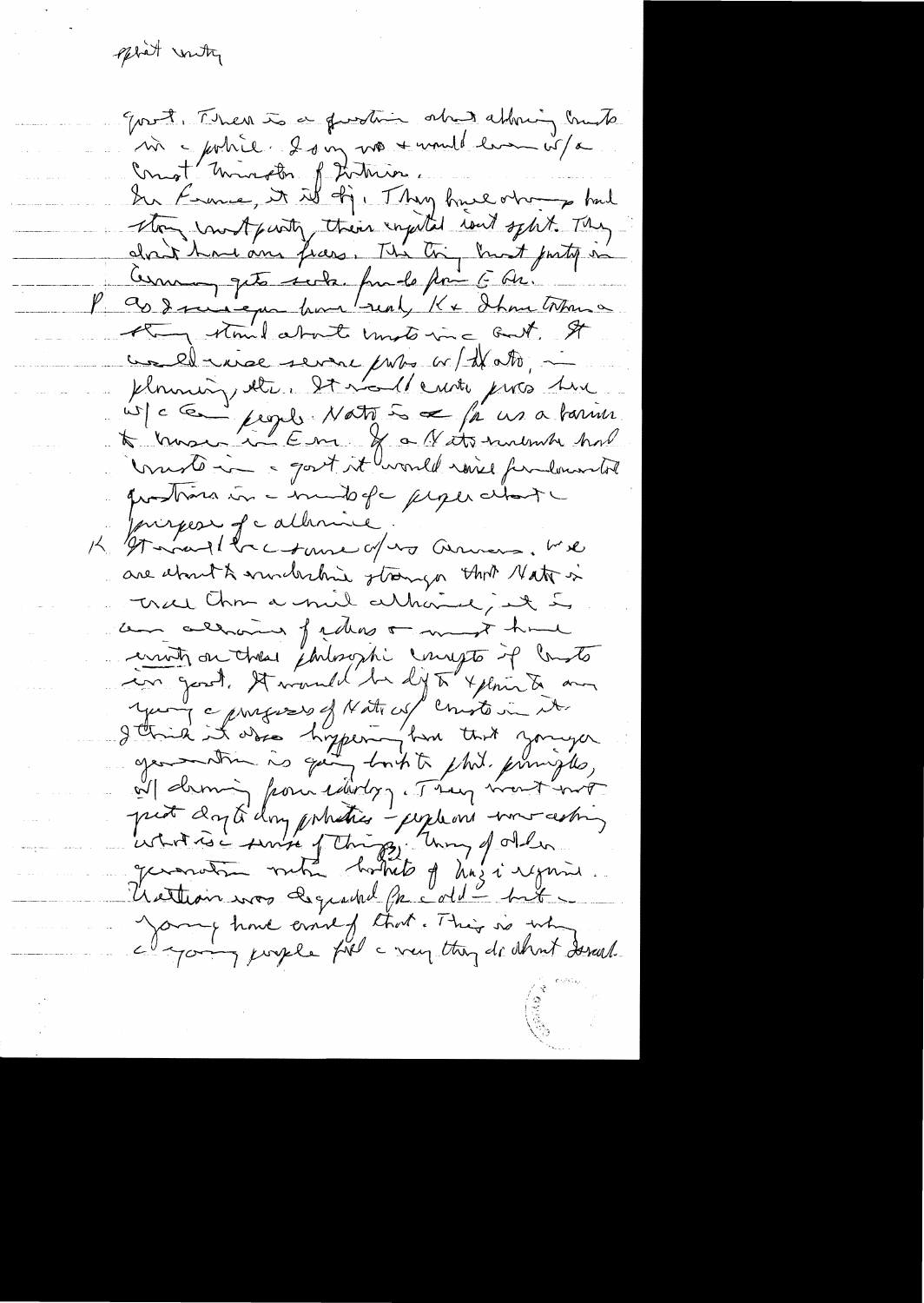Us d'All Sadat, it not anti-ant, it just a pu-I sertiment. The busto in E form home stronn a bried bin from Fred Grat to - procent exposer . They have adopted<br>forgence . This was a process of the wind of<br>content this was a regional of WEU.<br>It supposes . This was a company for WEU.<br>It supposes . This was a company for WEU.<br>It supposes . Th P We immuned at S. Em, trouve au comme plused about dépuis infort. non impt reate ordations of movement + pain acceptances of Eeu. Withink Spain commativa contribution & E use to Mate. K Dagn Think than will be underwort in Salt Albir? P On Salt, a cession au toing marriened Mune are still would but we think see is typing to mortre pay too, but a sit. in the centre donn. The tasie portes and hundling a more Son ac/t attent there is depoin once 'espaintiff. The other is a for CM in all who apects Tobal av very dig. fanto article are hard to fut Tempthen. I hasting it in war of the la por la ma to print amanance On NBCR, the non-option can think sand la probably but we don't see any way to work format prog. At seems time, there ompt to be a coaj to moneite dif. parties. R. Pensit me a knot pention. Comellting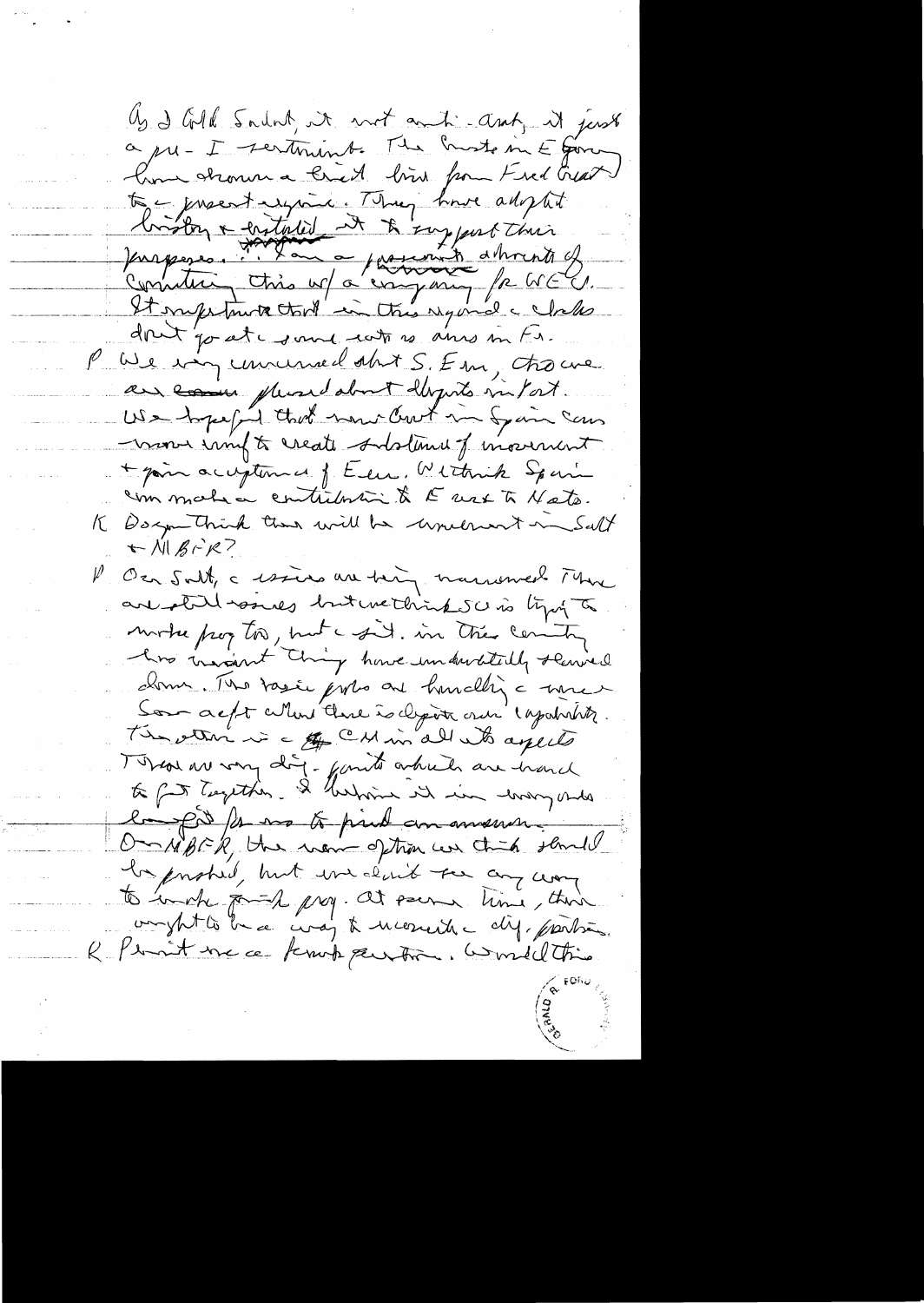les one assure but span & Carter.<br>P Dan't rully known where herstands on MBMR is home what he think about 5A AT I He has hear way general cager alors has inhus K Jeo, but if he faces you be undeltere or tay what we thinks P En ques es he und drep jour Sart Cathor par we book cases. K as estante be an issue. I Trust Ret Conter & myself. Unt When Klogan Our thing art the does bother me about Carter ing he does say care even cost 5-10 hil / um wird facts. K I in a strongsposition. Jan atomy in a partir what I am this is on we where P That a juridit /2 mil 5 km atom, team Il It interestoing that then a strong encount P cere hom made a mint appeal to them, Ofser cement is on it milling of popular support